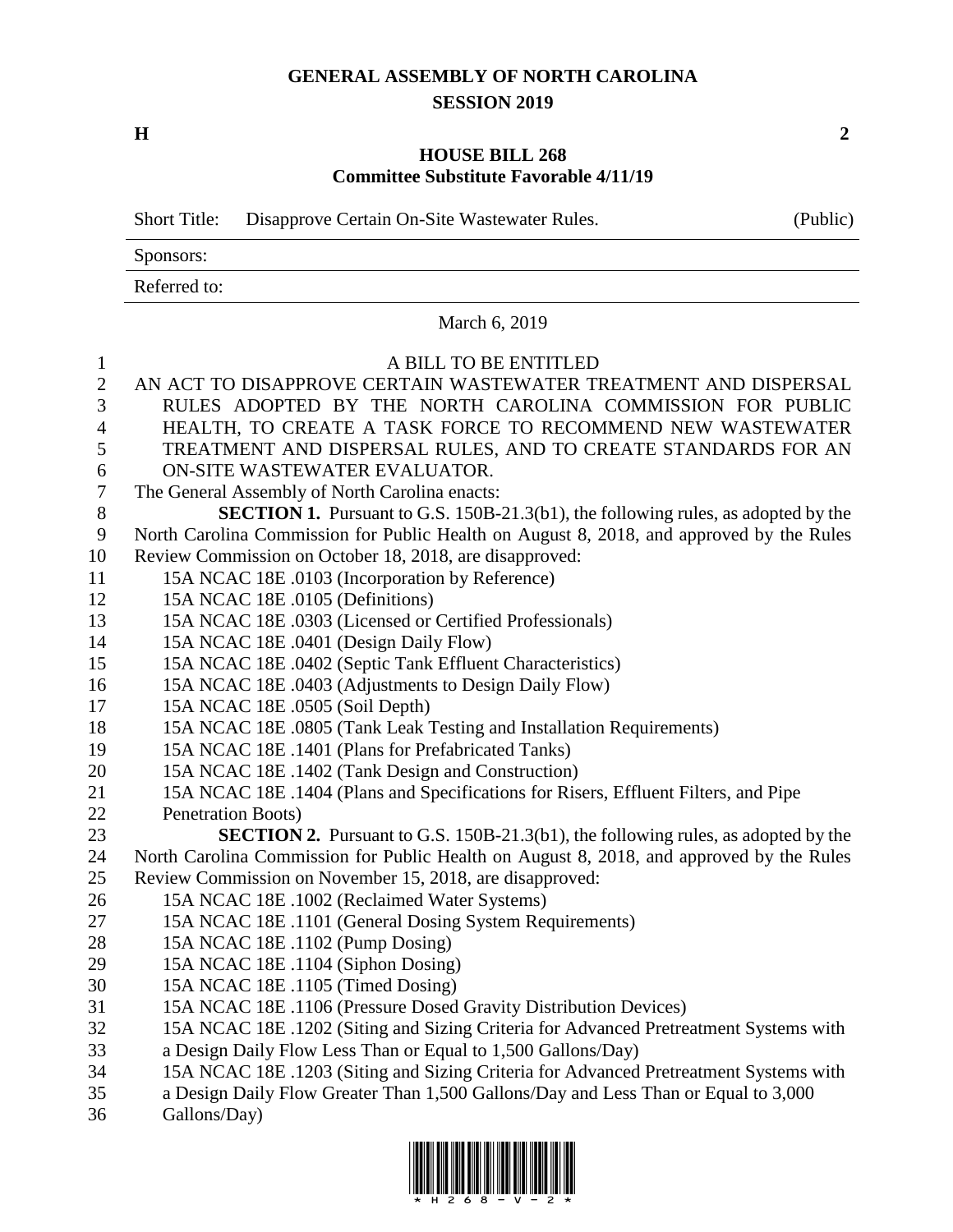# **General Assembly Of North Carolina Session 2019**

| $\mathbf{1}$     |                                                                                    | 15A NCAC 18E .1204 (Advanced Pretreatment Drip Dispersal Systems)                           |  |  |  |
|------------------|------------------------------------------------------------------------------------|---------------------------------------------------------------------------------------------|--|--|--|
| $\overline{c}$   | 15A NCAC 18E .1205 (Advanced Pretreatment Sand Lined Trench Systems)               |                                                                                             |  |  |  |
| 3                | 15A NCAC 18E .1206 (Advanced Pretreatment Bed Systems)                             |                                                                                             |  |  |  |
| $\overline{4}$   | 15A NCAC 18E .1303 (Owner Responsibilities for Wastewater System Operation and     |                                                                                             |  |  |  |
| 5                | Maintenance)                                                                       |                                                                                             |  |  |  |
| $\boldsymbol{6}$ | 15A NCAC 18E .1304 (Management Entity Responsibilities for Wastewater System       |                                                                                             |  |  |  |
| $\boldsymbol{7}$ | <b>Operation and Maintenance</b> )                                                 |                                                                                             |  |  |  |
| $\,8\,$          | 15A NCAC 18E .1305 (Local Health Department Responsibilities for Wastewater System |                                                                                             |  |  |  |
| 9                |                                                                                    | <b>Operation and Maintenance</b> )                                                          |  |  |  |
| 10               |                                                                                    | 15A NCAC 18E .1306 (System Malfunction and Repair)                                          |  |  |  |
| 11               |                                                                                    | 15A NCAC 18E .1307 (Wastewater System Abandonment)                                          |  |  |  |
| 12               |                                                                                    | 15A NCAC 18E .1701 (General)                                                                |  |  |  |
| 13               |                                                                                    | 15A NCAC 18E .1702 (Application)                                                            |  |  |  |
| 14               |                                                                                    | 15A NCAC 18E .1703 (Department and Commission Application Review)                           |  |  |  |
| 15               |                                                                                    | 15A NCAC 18E .1704 (Approval Criteria for Provisional Systems)                              |  |  |  |
| 16               |                                                                                    | 15A NCAC 18E .1705 (Approval Criteria for Innovative Systems)                               |  |  |  |
| 17               |                                                                                    | 15A NCAC 18E .1706 (Approval Criteria for Accepted Systems)                                 |  |  |  |
| 18               |                                                                                    | 15A NCAC 18E .1707 (Design and Installation Criteria for Provisional, Innovative, and       |  |  |  |
| 19               | <b>Accepted Approvals</b> )                                                        |                                                                                             |  |  |  |
| 20               |                                                                                    | 15A NCAC 18E .1709 (Wastewater Sampling Requirements for Advanced Pretreatment              |  |  |  |
| 21               | Systems)                                                                           |                                                                                             |  |  |  |
| 22               |                                                                                    | 15A NCAC 18E .1710 (Compliance Criteria for Advanced Pretreatment Systems)                  |  |  |  |
| 23               |                                                                                    | 15A NCAC 18E .1711 (Provisional and Innovative Approval Renewal)                            |  |  |  |
| 24               |                                                                                    | 15A NCAC 18E .1712 (Authorized Designers, Installers, and Management Entities)              |  |  |  |
| 25               |                                                                                    | 15A NCAC 18E .1713 (Local Health Department Responsibilities)                               |  |  |  |
| 26               | <b>SECTION 3.</b> Pursuant to G.S. 150B-21.3(b1) and S.L. 2015-147, the following  |                                                                                             |  |  |  |
| 27               |                                                                                    | rules, as adopted by the North Carolina Commission for Public Health on August 8, 2018, are |  |  |  |
| 28               | disapproved:                                                                       |                                                                                             |  |  |  |
| 29               |                                                                                    | 15A NCAC 18E .0508 (Available Space)                                                        |  |  |  |
| 30               |                                                                                    | 15A NCAC 18E .1301 (Operation and Maintenance of Wastewater Systems)                        |  |  |  |
| 31               |                                                                                    | <b>SECTION 4.</b> Pursuant to G.S. 150B-21.3(b1) and S.L. 2014-120, Section 47, the         |  |  |  |
| 32               |                                                                                    | following rule, as adopted by the North Carolina Commission for Public Health on August 8,  |  |  |  |
| 33               | 2018, is disapproved:                                                              |                                                                                             |  |  |  |
| 34               |                                                                                    | 15A NCAC 18E .1708 (Modification, Suspension, and Revocation of Approvals)                  |  |  |  |
| 35               |                                                                                    | <b>SECTION 5.</b> There is established the On-Site Wastewater Task Force (Task Force).      |  |  |  |
| 36               |                                                                                    | <b>SECTION 6.</b> The Task Force shall consist of 10 members, appointed as follows:         |  |  |  |
| 37               | (1)                                                                                | One member from the North Carolina Division of Public Health, On-Site                       |  |  |  |
| 38               |                                                                                    | Water Protection Branch.                                                                    |  |  |  |
| 39               | (2)                                                                                | One member from the North Carolina Department of Environmental Quality.                     |  |  |  |
| 40               | (3)                                                                                | One member from the North Carolina Association of County Commissioners.                     |  |  |  |
| 41               | (4)                                                                                | One member from the North Carolina Home Builders Association.                               |  |  |  |
| 42               | (5)                                                                                | One member from the North Carolina On-Site Wastewater Contractor                            |  |  |  |
| 43               |                                                                                    | <b>Inspector Certification Board.</b>                                                       |  |  |  |
| 44               | (6)                                                                                | One member from the Carolinas Association of General Contractors.                           |  |  |  |
| 45               | (7)                                                                                | One member from the North Carolina Septic Tank Association.                                 |  |  |  |
| 46               | (8)                                                                                | One member from the Consulting Soil Scientists Association of North                         |  |  |  |
| 47               |                                                                                    | Carolina.                                                                                   |  |  |  |
| 48               | (9)                                                                                | One member from the Professional Engineers of North Carolina with                           |  |  |  |
| 49               |                                                                                    | experience in designing on-site wastewater systems.                                         |  |  |  |
| 50               | (10)                                                                               | One member from the North Carolina Board for Licensing of Soil Scientists.                  |  |  |  |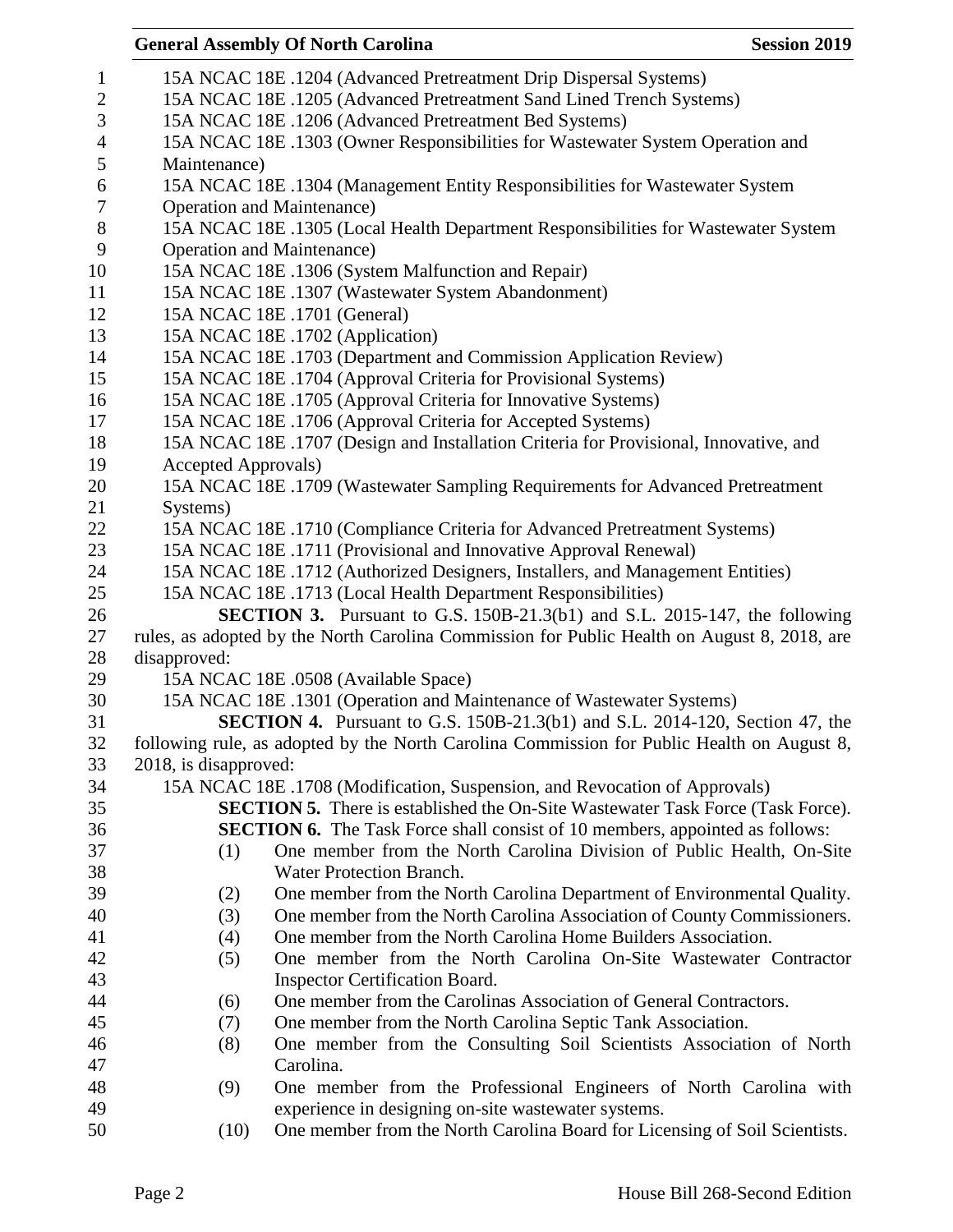### **General Assembly Of North Carolina Session 2019 Session 2019**

 **SECTION 7.** The first meeting of the Task Force shall be held no later than October 31, 2019. The Task Force member from the North Carolina Home Builders Association shall chair the first meeting of the Task Force. The permanent chair of the Task Force shall be elected by a majority of the members of the Task Force present and voting at the first meeting. A majority of the Task Force members shall constitute a quorum for the transaction of business. No action may be taken except by a majority vote at a meeting at which a quorum is present.

 **SECTION 8.** The Task Force may meet at various locations around the State in order to promote greater public participation in its deliberations and to accommodate the travel considerations of the members. The Legislative Services Commission shall grant adequate meeting space to the Task Force in the State Legislative Building or the Legislative Office Building. The Legislative Services Commission shall allocate from a portion of the funds appropriated to the General Assembly sufficient funds for the operation of the Task Force. The Task Force may contract for professional, clerical, or consultant services as provided by G.S. 120-32.02. Members of the Task Force shall receive subsistence and travel expenses at the rates provided in G.S. 120-3.1, 138-5, or 138-6, as appropriate.

 **SECTION 9.** The Task Force shall conduct a study and issue a report to recommend new wastewater rules to the Commission of Public Health. In conducting this study, the Task Force may collaborate with any stakeholders it deems appropriate. The report must make recommendations for all of the following:

- (1) New rules to replace the rules adopted by the Commission of Public Health and approved by the Rules Review Commission, which were to be codified in Chapter 18E of Title 15A of the North Carolina Administrative Code. The new rule recommendations should replace the rules disapproved by Section 1 through Section 4 of this act, as well as any rules that meet all of the following criteria: (i) adoption by the Commission of Public Health on August 8, 2018, (ii) approval by the Rules Review Commission on October 18, 2018, or November 15, 2018, (iii) codification in Chapter 18E of Title 15A of the North Carolina Administrative Code, and (iv) relation to on-site wastewater treatment and dispersal.
- 

 (2) New rules designed to prohibit municipalities from prohibiting the design and installation of on-site wastewater treatment and dispersal systems.

 **SECTION 10.** The Task Force shall transmit its report to the Joint Legislative Oversight Committee on Agriculture and Natural and Economic Resources, the Environmental Review Commission, the Joint Legislative Oversight Committee on Health and Human Services, and the Commission for Public Health no later than February 1, 2020. The Task Force will terminate on the earlier of the date it transmits its report or February 1, 2020.

 **SECTION 11.** The rules for on-site wastewater treatment and dispersal found in Chapter 18A of Title 15A of the North Carolina Administrative Code shall remain in effect until the Commission for Public Health takes action on the recommendations made by the Task Force.

 **SECTION 12.** Article 11 of Chapter 130A of the General Statutes is amended by adding a new section to read:

 "**§ 130A-336.2. Alternative wastewater system approvals for nonengineered systems.** (a) Authorized On-Site Wastewater Evaluator. – An individual licensed as a soil scientist pursuant to Chapter 89F of the General Statutes and further certified under conditions developed and administered by the North Carolina On-Site Wastewater Contractors and Inspectors Certification Board may, at the direction of the owner of a proposed wastewater system, prepare signed and sealed soil and site evaluations, specifications, plans, and reports for the site layout, construction, operation, and maintenance of a wastewater system in accordance with this section and rules adopted pursuant to this section. An Authorized On-Site Wastewater Evaluator shall not perform any of the functions performed by a professional engineer for engineered wastewater systems described in G.S. 130A-336.1.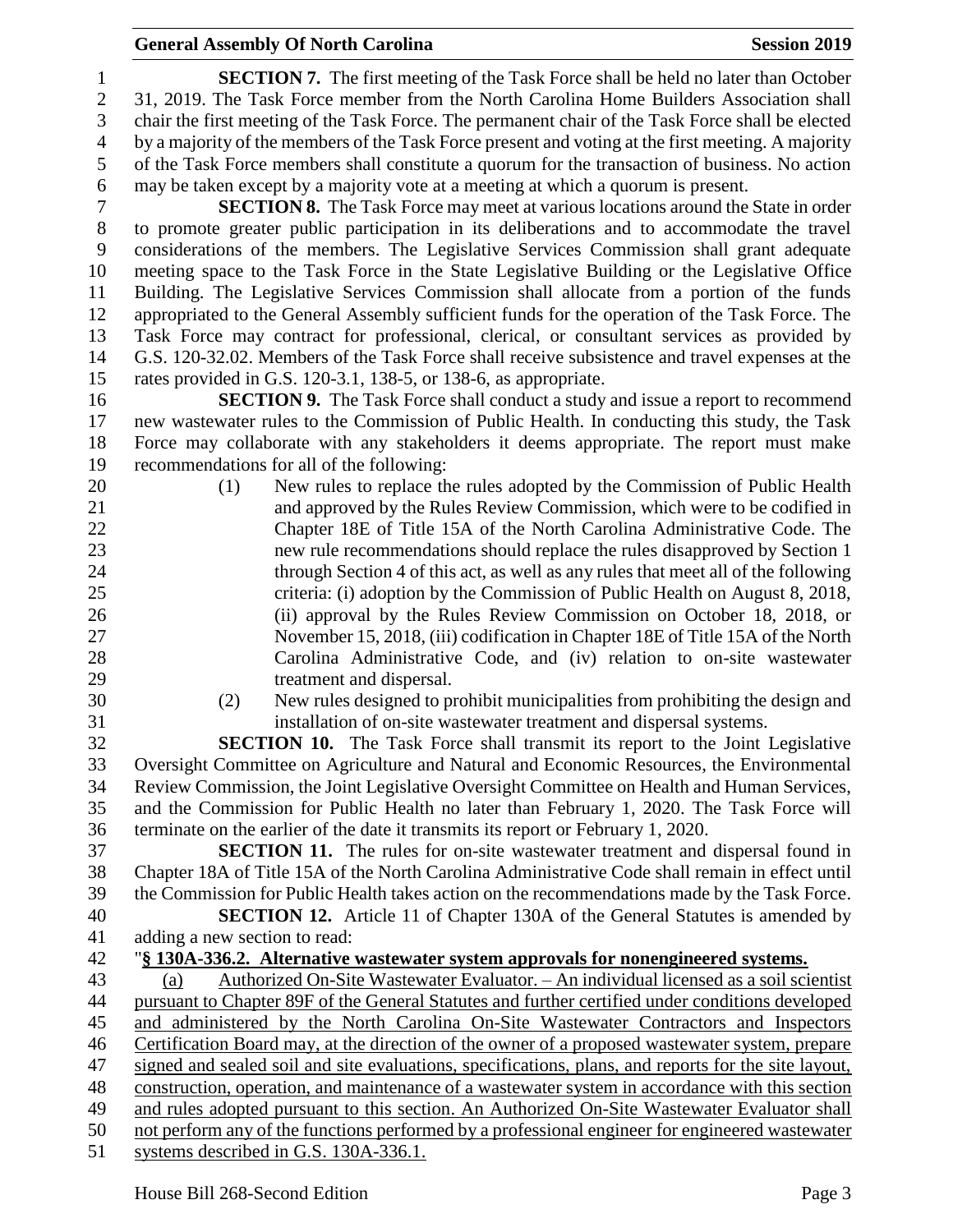### **General Assembly Of North Carolina Session 2019 Session 2019**  (b) Notice of Intent to Construct. – Prior to commencing or assisting in the construction, siting, relocation, or repair of a wastewater system, the owner of a proposed wastewater system who wishes to use an Authorized On-Site Wastewater Evaluator shall submit a notice of intent to construct a wastewater system using an Authorized On-Site Wastewater Evaluator to the local health department with jurisdiction over the location of the proposed wastewater system. The Department of Health and Human Services shall develop a common form for use as a notice of intent to construct that includes all of the following: (1) The owner's name, e-mail address, mailing address, and phone number. (2) The physical location of proposed site. (3) Proof of errors and omissions, liability, or other insurance adequate for the 11 proposed wastewater system. (4) A description of the facility the proposed site is to serve and any factors that would affect the wastewater load. 14 (5) The type of wastewater system proposed. (6) The estimated wastewater flow and wastewater characteristics. (7) Any proposed landscape, site, drainage, or soil modifications. (8) A soil evaluation that is conducted and signed and sealed by either a licensed soil scientist or licensed geologist. (9) A plat, as defined in G.S. 130A-334(7a). 20 (c) Completeness Review for Notice of Intent to Construct. – The local health department shall determine whether the notice of intent to construct required pursuant to subsection (b) of this section is complete within five business days after receiving the notice of intent to construct. 23 A determination of completeness means that the notice of intent to construct includes all of the required components. If the local health department determines that the notice of intent to construct is incomplete, the local health department shall notify the owner and list the information needed to complete the notice. The owner may then submit additional information to the local health department to cure the deficiencies in the initial notice. The local health department shall make a final determination as to whether the notice of intent to construct is complete within five business days after the department receives the additional information. If the local health department fails to act within any time period set out in this subsection, the owner may treat the failure to act as a determination of completeness. (d) Soil and Site Evaluation, Construction, and Activities. – (1) The Authorized On-Site Wastewater Evaluator shall use standards incorporated in recognized soil and siting practices in North Carolina. The evaluation and findings shall include, at a minimum, the information required in rules adopted by the Commission pursuant to G.S. 130A-335(e). An Authorized On-Site Wastewater Evaluator may employ technologies not yet approved in this State, but shall not form a direct business relationship with any technology that may result in a conflict of interest. (2) The Authorized On-Site Wastewater Evaluator shall prepare a signed and sealed statement of special inspections that includes the following items: a. The materials, systems, components, and work subject to special inspections and testing. b. The type, frequency, and extent of each special inspection and each test. For the purposes of this subdivision, "special inspections" means any continuous or intermittent inspection or visitation performed by the Authorized On-Site Wastewater Evaluator at the construction site on behalf of the owner. (3) The Authorized On-Site Wastewater Evaluator shall assist the owner in the selection of an on-site wastewater system contractor who shall be under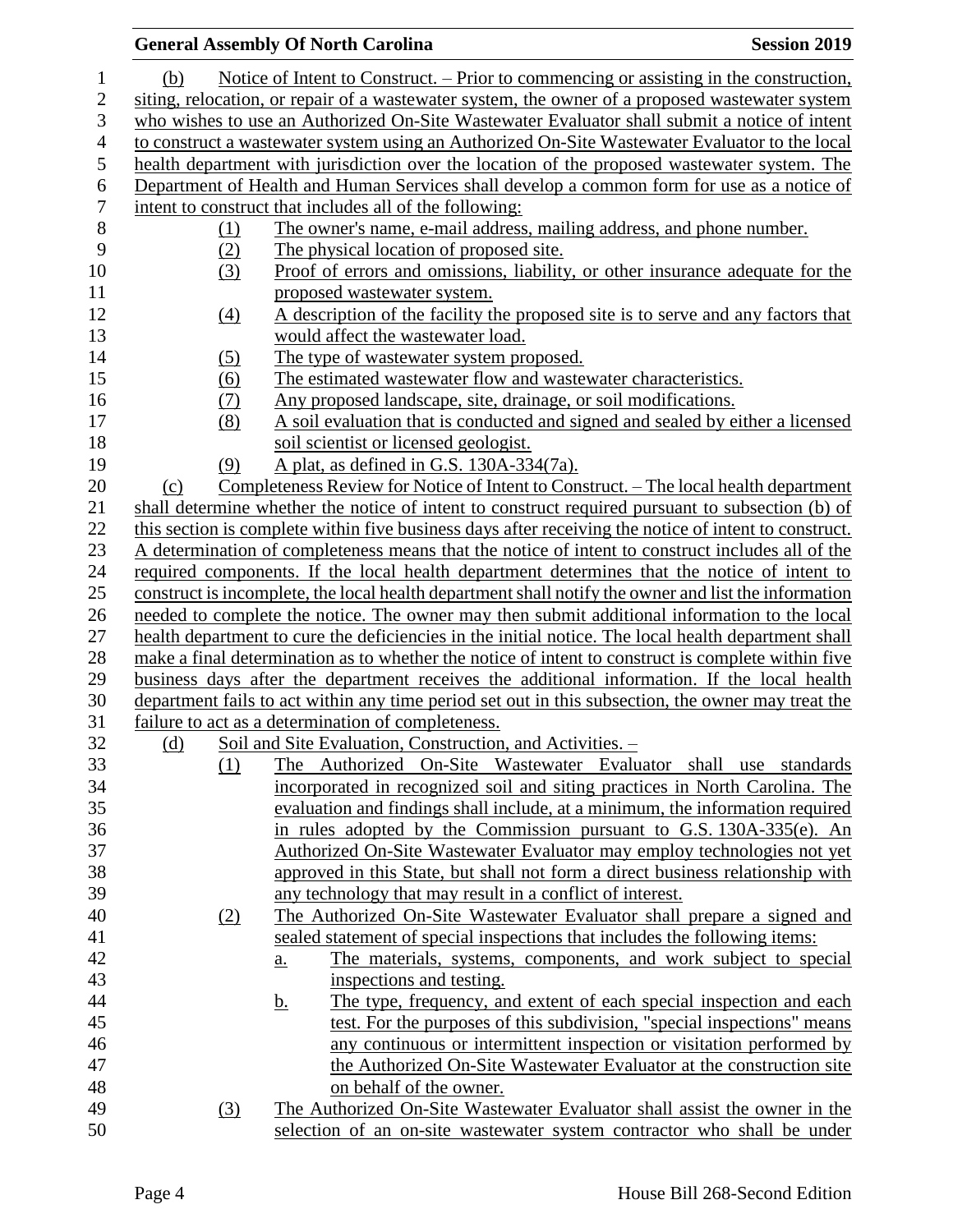|     | <b>General Assembly Of North Carolina</b>                                                                                                               | <b>Session 2019</b>                                                                                                                                                                                                                                                                                                                                                                                                                                                                                                                                                                                                                                                                                                                                                                                                                                                                                                                                                                                                                                                                                                                                                                                                                                                                                                                                                                                                                                                                                                                                                                                                                                                                                                                                                                                                                                                                                                                                                                                  |
|-----|---------------------------------------------------------------------------------------------------------------------------------------------------------|------------------------------------------------------------------------------------------------------------------------------------------------------------------------------------------------------------------------------------------------------------------------------------------------------------------------------------------------------------------------------------------------------------------------------------------------------------------------------------------------------------------------------------------------------------------------------------------------------------------------------------------------------------------------------------------------------------------------------------------------------------------------------------------------------------------------------------------------------------------------------------------------------------------------------------------------------------------------------------------------------------------------------------------------------------------------------------------------------------------------------------------------------------------------------------------------------------------------------------------------------------------------------------------------------------------------------------------------------------------------------------------------------------------------------------------------------------------------------------------------------------------------------------------------------------------------------------------------------------------------------------------------------------------------------------------------------------------------------------------------------------------------------------------------------------------------------------------------------------------------------------------------------------------------------------------------------------------------------------------------------|
|     | contractual obligation to the owner of the system and have sufficient errors                                                                            |                                                                                                                                                                                                                                                                                                                                                                                                                                                                                                                                                                                                                                                                                                                                                                                                                                                                                                                                                                                                                                                                                                                                                                                                                                                                                                                                                                                                                                                                                                                                                                                                                                                                                                                                                                                                                                                                                                                                                                                                      |
|     |                                                                                                                                                         |                                                                                                                                                                                                                                                                                                                                                                                                                                                                                                                                                                                                                                                                                                                                                                                                                                                                                                                                                                                                                                                                                                                                                                                                                                                                                                                                                                                                                                                                                                                                                                                                                                                                                                                                                                                                                                                                                                                                                                                                      |
|     |                                                                                                                                                         |                                                                                                                                                                                                                                                                                                                                                                                                                                                                                                                                                                                                                                                                                                                                                                                                                                                                                                                                                                                                                                                                                                                                                                                                                                                                                                                                                                                                                                                                                                                                                                                                                                                                                                                                                                                                                                                                                                                                                                                                      |
|     |                                                                                                                                                         |                                                                                                                                                                                                                                                                                                                                                                                                                                                                                                                                                                                                                                                                                                                                                                                                                                                                                                                                                                                                                                                                                                                                                                                                                                                                                                                                                                                                                                                                                                                                                                                                                                                                                                                                                                                                                                                                                                                                                                                                      |
|     |                                                                                                                                                         |                                                                                                                                                                                                                                                                                                                                                                                                                                                                                                                                                                                                                                                                                                                                                                                                                                                                                                                                                                                                                                                                                                                                                                                                                                                                                                                                                                                                                                                                                                                                                                                                                                                                                                                                                                                                                                                                                                                                                                                                      |
|     |                                                                                                                                                         |                                                                                                                                                                                                                                                                                                                                                                                                                                                                                                                                                                                                                                                                                                                                                                                                                                                                                                                                                                                                                                                                                                                                                                                                                                                                                                                                                                                                                                                                                                                                                                                                                                                                                                                                                                                                                                                                                                                                                                                                      |
|     |                                                                                                                                                         |                                                                                                                                                                                                                                                                                                                                                                                                                                                                                                                                                                                                                                                                                                                                                                                                                                                                                                                                                                                                                                                                                                                                                                                                                                                                                                                                                                                                                                                                                                                                                                                                                                                                                                                                                                                                                                                                                                                                                                                                      |
|     |                                                                                                                                                         |                                                                                                                                                                                                                                                                                                                                                                                                                                                                                                                                                                                                                                                                                                                                                                                                                                                                                                                                                                                                                                                                                                                                                                                                                                                                                                                                                                                                                                                                                                                                                                                                                                                                                                                                                                                                                                                                                                                                                                                                      |
|     |                                                                                                                                                         |                                                                                                                                                                                                                                                                                                                                                                                                                                                                                                                                                                                                                                                                                                                                                                                                                                                                                                                                                                                                                                                                                                                                                                                                                                                                                                                                                                                                                                                                                                                                                                                                                                                                                                                                                                                                                                                                                                                                                                                                      |
|     |                                                                                                                                                         |                                                                                                                                                                                                                                                                                                                                                                                                                                                                                                                                                                                                                                                                                                                                                                                                                                                                                                                                                                                                                                                                                                                                                                                                                                                                                                                                                                                                                                                                                                                                                                                                                                                                                                                                                                                                                                                                                                                                                                                                      |
|     |                                                                                                                                                         |                                                                                                                                                                                                                                                                                                                                                                                                                                                                                                                                                                                                                                                                                                                                                                                                                                                                                                                                                                                                                                                                                                                                                                                                                                                                                                                                                                                                                                                                                                                                                                                                                                                                                                                                                                                                                                                                                                                                                                                                      |
|     |                                                                                                                                                         |                                                                                                                                                                                                                                                                                                                                                                                                                                                                                                                                                                                                                                                                                                                                                                                                                                                                                                                                                                                                                                                                                                                                                                                                                                                                                                                                                                                                                                                                                                                                                                                                                                                                                                                                                                                                                                                                                                                                                                                                      |
|     |                                                                                                                                                         |                                                                                                                                                                                                                                                                                                                                                                                                                                                                                                                                                                                                                                                                                                                                                                                                                                                                                                                                                                                                                                                                                                                                                                                                                                                                                                                                                                                                                                                                                                                                                                                                                                                                                                                                                                                                                                                                                                                                                                                                      |
|     |                                                                                                                                                         |                                                                                                                                                                                                                                                                                                                                                                                                                                                                                                                                                                                                                                                                                                                                                                                                                                                                                                                                                                                                                                                                                                                                                                                                                                                                                                                                                                                                                                                                                                                                                                                                                                                                                                                                                                                                                                                                                                                                                                                                      |
|     |                                                                                                                                                         |                                                                                                                                                                                                                                                                                                                                                                                                                                                                                                                                                                                                                                                                                                                                                                                                                                                                                                                                                                                                                                                                                                                                                                                                                                                                                                                                                                                                                                                                                                                                                                                                                                                                                                                                                                                                                                                                                                                                                                                                      |
|     |                                                                                                                                                         |                                                                                                                                                                                                                                                                                                                                                                                                                                                                                                                                                                                                                                                                                                                                                                                                                                                                                                                                                                                                                                                                                                                                                                                                                                                                                                                                                                                                                                                                                                                                                                                                                                                                                                                                                                                                                                                                                                                                                                                                      |
|     |                                                                                                                                                         |                                                                                                                                                                                                                                                                                                                                                                                                                                                                                                                                                                                                                                                                                                                                                                                                                                                                                                                                                                                                                                                                                                                                                                                                                                                                                                                                                                                                                                                                                                                                                                                                                                                                                                                                                                                                                                                                                                                                                                                                      |
|     |                                                                                                                                                         |                                                                                                                                                                                                                                                                                                                                                                                                                                                                                                                                                                                                                                                                                                                                                                                                                                                                                                                                                                                                                                                                                                                                                                                                                                                                                                                                                                                                                                                                                                                                                                                                                                                                                                                                                                                                                                                                                                                                                                                                      |
|     |                                                                                                                                                         |                                                                                                                                                                                                                                                                                                                                                                                                                                                                                                                                                                                                                                                                                                                                                                                                                                                                                                                                                                                                                                                                                                                                                                                                                                                                                                                                                                                                                                                                                                                                                                                                                                                                                                                                                                                                                                                                                                                                                                                                      |
|     |                                                                                                                                                         |                                                                                                                                                                                                                                                                                                                                                                                                                                                                                                                                                                                                                                                                                                                                                                                                                                                                                                                                                                                                                                                                                                                                                                                                                                                                                                                                                                                                                                                                                                                                                                                                                                                                                                                                                                                                                                                                                                                                                                                                      |
|     |                                                                                                                                                         |                                                                                                                                                                                                                                                                                                                                                                                                                                                                                                                                                                                                                                                                                                                                                                                                                                                                                                                                                                                                                                                                                                                                                                                                                                                                                                                                                                                                                                                                                                                                                                                                                                                                                                                                                                                                                                                                                                                                                                                                      |
|     |                                                                                                                                                         |                                                                                                                                                                                                                                                                                                                                                                                                                                                                                                                                                                                                                                                                                                                                                                                                                                                                                                                                                                                                                                                                                                                                                                                                                                                                                                                                                                                                                                                                                                                                                                                                                                                                                                                                                                                                                                                                                                                                                                                                      |
|     |                                                                                                                                                         |                                                                                                                                                                                                                                                                                                                                                                                                                                                                                                                                                                                                                                                                                                                                                                                                                                                                                                                                                                                                                                                                                                                                                                                                                                                                                                                                                                                                                                                                                                                                                                                                                                                                                                                                                                                                                                                                                                                                                                                                      |
|     |                                                                                                                                                         |                                                                                                                                                                                                                                                                                                                                                                                                                                                                                                                                                                                                                                                                                                                                                                                                                                                                                                                                                                                                                                                                                                                                                                                                                                                                                                                                                                                                                                                                                                                                                                                                                                                                                                                                                                                                                                                                                                                                                                                                      |
|     |                                                                                                                                                         |                                                                                                                                                                                                                                                                                                                                                                                                                                                                                                                                                                                                                                                                                                                                                                                                                                                                                                                                                                                                                                                                                                                                                                                                                                                                                                                                                                                                                                                                                                                                                                                                                                                                                                                                                                                                                                                                                                                                                                                                      |
|     |                                                                                                                                                         |                                                                                                                                                                                                                                                                                                                                                                                                                                                                                                                                                                                                                                                                                                                                                                                                                                                                                                                                                                                                                                                                                                                                                                                                                                                                                                                                                                                                                                                                                                                                                                                                                                                                                                                                                                                                                                                                                                                                                                                                      |
|     |                                                                                                                                                         |                                                                                                                                                                                                                                                                                                                                                                                                                                                                                                                                                                                                                                                                                                                                                                                                                                                                                                                                                                                                                                                                                                                                                                                                                                                                                                                                                                                                                                                                                                                                                                                                                                                                                                                                                                                                                                                                                                                                                                                                      |
|     |                                                                                                                                                         |                                                                                                                                                                                                                                                                                                                                                                                                                                                                                                                                                                                                                                                                                                                                                                                                                                                                                                                                                                                                                                                                                                                                                                                                                                                                                                                                                                                                                                                                                                                                                                                                                                                                                                                                                                                                                                                                                                                                                                                                      |
|     |                                                                                                                                                         |                                                                                                                                                                                                                                                                                                                                                                                                                                                                                                                                                                                                                                                                                                                                                                                                                                                                                                                                                                                                                                                                                                                                                                                                                                                                                                                                                                                                                                                                                                                                                                                                                                                                                                                                                                                                                                                                                                                                                                                                      |
|     | Authorized On-Site Wastewater Evaluators shall be liable for any errors or                                                                              |                                                                                                                                                                                                                                                                                                                                                                                                                                                                                                                                                                                                                                                                                                                                                                                                                                                                                                                                                                                                                                                                                                                                                                                                                                                                                                                                                                                                                                                                                                                                                                                                                                                                                                                                                                                                                                                                                                                                                                                                      |
|     | omissions made by independent inspectors they employ or contract with.                                                                                  |                                                                                                                                                                                                                                                                                                                                                                                                                                                                                                                                                                                                                                                                                                                                                                                                                                                                                                                                                                                                                                                                                                                                                                                                                                                                                                                                                                                                                                                                                                                                                                                                                                                                                                                                                                                                                                                                                                                                                                                                      |
|     |                                                                                                                                                         |                                                                                                                                                                                                                                                                                                                                                                                                                                                                                                                                                                                                                                                                                                                                                                                                                                                                                                                                                                                                                                                                                                                                                                                                                                                                                                                                                                                                                                                                                                                                                                                                                                                                                                                                                                                                                                                                                                                                                                                                      |
| (4) | All construction and inspection reports shall be signed by the authorized                                                                               |                                                                                                                                                                                                                                                                                                                                                                                                                                                                                                                                                                                                                                                                                                                                                                                                                                                                                                                                                                                                                                                                                                                                                                                                                                                                                                                                                                                                                                                                                                                                                                                                                                                                                                                                                                                                                                                                                                                                                                                                      |
|     | inspector or Authorized On-Site Wastewater Evaluator. Copies shall be                                                                                   |                                                                                                                                                                                                                                                                                                                                                                                                                                                                                                                                                                                                                                                                                                                                                                                                                                                                                                                                                                                                                                                                                                                                                                                                                                                                                                                                                                                                                                                                                                                                                                                                                                                                                                                                                                                                                                                                                                                                                                                                      |
|     | furnished to the owner and the certified contractor and shall be included in the                                                                        |                                                                                                                                                                                                                                                                                                                                                                                                                                                                                                                                                                                                                                                                                                                                                                                                                                                                                                                                                                                                                                                                                                                                                                                                                                                                                                                                                                                                                                                                                                                                                                                                                                                                                                                                                                                                                                                                                                                                                                                                      |
|     | submittal package to the local health department.                                                                                                       |                                                                                                                                                                                                                                                                                                                                                                                                                                                                                                                                                                                                                                                                                                                                                                                                                                                                                                                                                                                                                                                                                                                                                                                                                                                                                                                                                                                                                                                                                                                                                                                                                                                                                                                                                                                                                                                                                                                                                                                                      |
|     | <u>Local Authority. – Nothing in this section shall relieve the owner of the wastewater</u>                                                             |                                                                                                                                                                                                                                                                                                                                                                                                                                                                                                                                                                                                                                                                                                                                                                                                                                                                                                                                                                                                                                                                                                                                                                                                                                                                                                                                                                                                                                                                                                                                                                                                                                                                                                                                                                                                                                                                                                                                                                                                      |
|     | system from complying with all rules adopted by a local health department pursuant to                                                                   |                                                                                                                                                                                                                                                                                                                                                                                                                                                                                                                                                                                                                                                                                                                                                                                                                                                                                                                                                                                                                                                                                                                                                                                                                                                                                                                                                                                                                                                                                                                                                                                                                                                                                                                                                                                                                                                                                                                                                                                                      |
|     | G.S. 130A-335(c) that are in effect at the time the owner submits the notice of intent to construct                                                     |                                                                                                                                                                                                                                                                                                                                                                                                                                                                                                                                                                                                                                                                                                                                                                                                                                                                                                                                                                                                                                                                                                                                                                                                                                                                                                                                                                                                                                                                                                                                                                                                                                                                                                                                                                                                                                                                                                                                                                                                      |
|     | described in subsection (b) of this section. The local health department shall notify the owner of                                                      |                                                                                                                                                                                                                                                                                                                                                                                                                                                                                                                                                                                                                                                                                                                                                                                                                                                                                                                                                                                                                                                                                                                                                                                                                                                                                                                                                                                                                                                                                                                                                                                                                                                                                                                                                                                                                                                                                                                                                                                                      |
|     | the wastewater system of any issues of compliance related to such modifications or additions.                                                           |                                                                                                                                                                                                                                                                                                                                                                                                                                                                                                                                                                                                                                                                                                                                                                                                                                                                                                                                                                                                                                                                                                                                                                                                                                                                                                                                                                                                                                                                                                                                                                                                                                                                                                                                                                                                                                                                                                                                                                                                      |
|     | Operation and Management. -                                                                                                                             |                                                                                                                                                                                                                                                                                                                                                                                                                                                                                                                                                                                                                                                                                                                                                                                                                                                                                                                                                                                                                                                                                                                                                                                                                                                                                                                                                                                                                                                                                                                                                                                                                                                                                                                                                                                                                                                                                                                                                                                                      |
| (1) | An Authorized On-Site Wastewater Evaluator shall establish a written                                                                                    |                                                                                                                                                                                                                                                                                                                                                                                                                                                                                                                                                                                                                                                                                                                                                                                                                                                                                                                                                                                                                                                                                                                                                                                                                                                                                                                                                                                                                                                                                                                                                                                                                                                                                                                                                                                                                                                                                                                                                                                                      |
|     | operation and management program based on the rules established for similar                                                                             |                                                                                                                                                                                                                                                                                                                                                                                                                                                                                                                                                                                                                                                                                                                                                                                                                                                                                                                                                                                                                                                                                                                                                                                                                                                                                                                                                                                                                                                                                                                                                                                                                                                                                                                                                                                                                                                                                                                                                                                                      |
|     | wastewater systems and shall provide this information to the owner of the                                                                               |                                                                                                                                                                                                                                                                                                                                                                                                                                                                                                                                                                                                                                                                                                                                                                                                                                                                                                                                                                                                                                                                                                                                                                                                                                                                                                                                                                                                                                                                                                                                                                                                                                                                                                                                                                                                                                                                                                                                                                                                      |
|     |                                                                                                                                                         |                                                                                                                                                                                                                                                                                                                                                                                                                                                                                                                                                                                                                                                                                                                                                                                                                                                                                                                                                                                                                                                                                                                                                                                                                                                                                                                                                                                                                                                                                                                                                                                                                                                                                                                                                                                                                                                                                                                                                                                                      |
|     | system.<br>If necessary to comply with rules adopted by the Commission, the owner shall                                                                 |                                                                                                                                                                                                                                                                                                                                                                                                                                                                                                                                                                                                                                                                                                                                                                                                                                                                                                                                                                                                                                                                                                                                                                                                                                                                                                                                                                                                                                                                                                                                                                                                                                                                                                                                                                                                                                                                                                                                                                                                      |
| (2) |                                                                                                                                                         |                                                                                                                                                                                                                                                                                                                                                                                                                                                                                                                                                                                                                                                                                                                                                                                                                                                                                                                                                                                                                                                                                                                                                                                                                                                                                                                                                                                                                                                                                                                                                                                                                                                                                                                                                                                                                                                                                                                                                                                                      |
|     | enter into a contract with a water pollution control system operator certified                                                                          |                                                                                                                                                                                                                                                                                                                                                                                                                                                                                                                                                                                                                                                                                                                                                                                                                                                                                                                                                                                                                                                                                                                                                                                                                                                                                                                                                                                                                                                                                                                                                                                                                                                                                                                                                                                                                                                                                                                                                                                                      |
|     | pursuant to Part 1 of Article 3 of Chapter 90A of the General Statutes.                                                                                 |                                                                                                                                                                                                                                                                                                                                                                                                                                                                                                                                                                                                                                                                                                                                                                                                                                                                                                                                                                                                                                                                                                                                                                                                                                                                                                                                                                                                                                                                                                                                                                                                                                                                                                                                                                                                                                                                                                                                                                                                      |
| (3) | The owner shall be responsible for the continued adherence to the operations<br>and management program established by the Authorized On-Site Wastewater |                                                                                                                                                                                                                                                                                                                                                                                                                                                                                                                                                                                                                                                                                                                                                                                                                                                                                                                                                                                                                                                                                                                                                                                                                                                                                                                                                                                                                                                                                                                                                                                                                                                                                                                                                                                                                                                                                                                                                                                                      |
|     | (4)<br>(1)<br>(2)<br>(3)<br>(1)<br>(2)<br>(3)                                                                                                           | and omissions, liability, or other insurance for the system constructed.<br>The Authorized On-Site Wastewater Evaluator may assist in the construction,<br>siting, relocation, or repair of any wastewater system described in<br>G.S. 130A-343.<br>Responsibilities of the On-Site Wastewater System Contractor. – The on-site<br>wastewater system contractor retained by the site owner shall do all of the following:<br>Be certified pursuant to Article 5 of Chapter 90A of the General Statutes.<br>Be responsible for all aspects of the construction and installation of the<br>wastewater system and its components, including adherence to specifications<br>and any special inspections that are prepared, signed, and sealed by the<br><b>Authorized On-Site Wastewater Evaluator.</b><br>Submit a signed and dated statement of responsibility to the owner of the<br>wastewater system, prior to commencement of work, that contains<br>acknowledgement of the requirements of the on-site wastewater system<br>specified by the Authorized On-Site Wastewater Evaluator.<br>No Public Liability. – The Department, the Department's authorized agents, and local<br>health departments shall have no liability for wastewater systems developed by the Authorized<br>On-Site Wastewater Evaluator; however, nothing in this section shall relieve the Department, the<br>Department's authorized agents, and local health departments from any of their other obligations<br>under State law or administrative rule.<br>Inspections, Construction Observations, and Reports. –<br>A local health department may, at any time, conduct a site visit of the<br>wastewater system.<br>An Authorized On-Site Wastewater Evaluator shall make periodic visits to the<br>site to observe the progress and quality of the construction.<br>An Authorized On-Site Wastewater Evaluator may employ independent<br>inspectors to observe and direct the construction of the wastewater system. |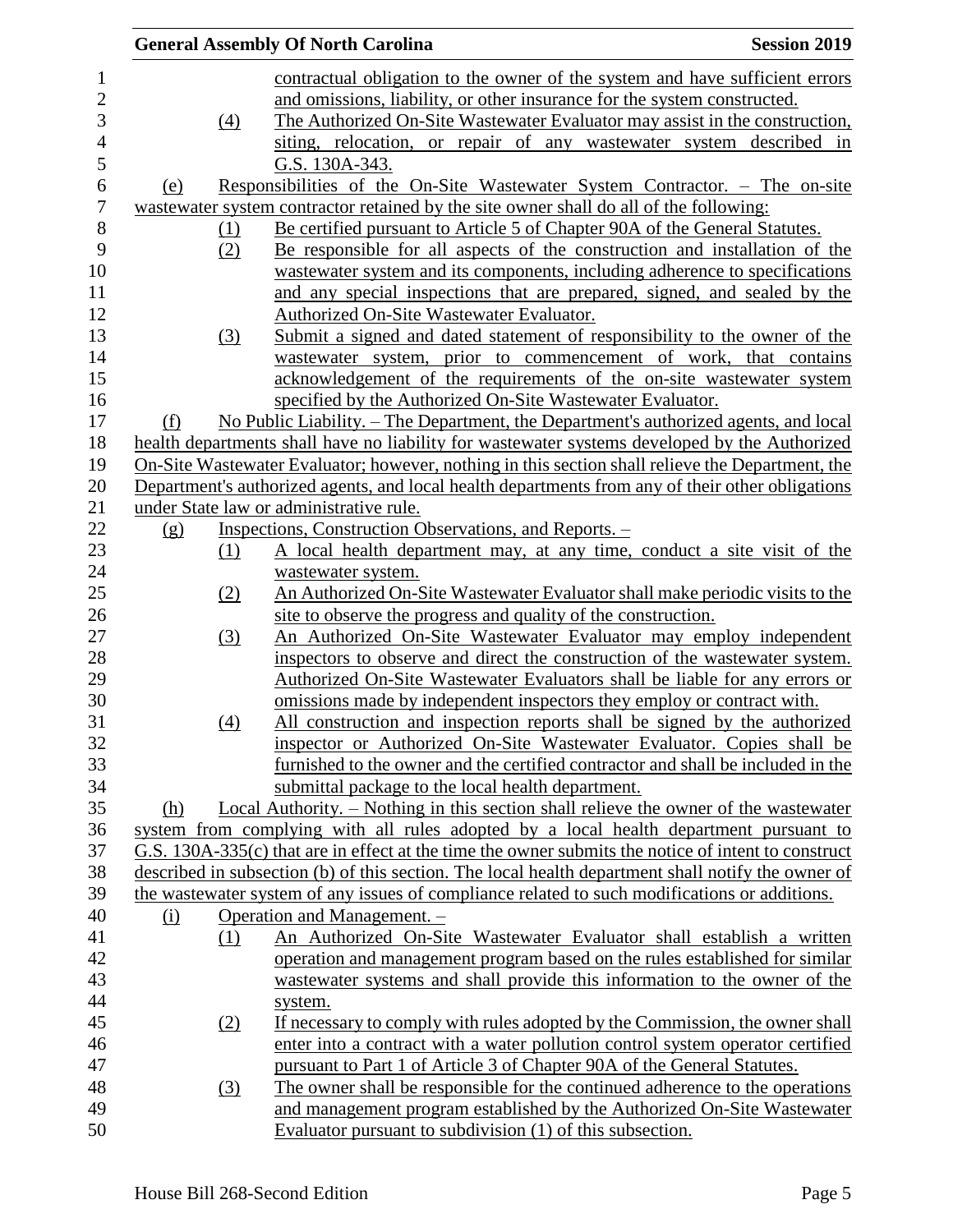|                  | <b>General Assembly Of North Carolina</b>                                  | <b>Session 2019</b>                                                                                                                                                                                  |
|------------------|----------------------------------------------------------------------------|------------------------------------------------------------------------------------------------------------------------------------------------------------------------------------------------------|
| $\mathbf{1}$     | (i)                                                                        | Post-Construction Conference. - The Authorized On-Site Wastewater Evaluator shall                                                                                                                    |
| $\mathbf{2}$     |                                                                            | hold a post-construction conference with the owner, the certified contractor, the certified water                                                                                                    |
| 3                |                                                                            | pollution control system operator, if any, and representatives from the local health department.                                                                                                     |
| 4                |                                                                            | The post-construction conference shall include start-up and any required verification of system                                                                                                      |
| 5                | components.                                                                |                                                                                                                                                                                                      |
| 6                | (k)                                                                        | Required Documents. - At the post-construction conference, the Authorized On-Site                                                                                                                    |
| $\boldsymbol{7}$ | Wastewater Evaluator shall provide the owner with the following documents: |                                                                                                                                                                                                      |
| $\,8\,$          | (1)                                                                        | A signed and sealed copy of reports on the soil and site evaluations, layouts,                                                                                                                       |
| 9                |                                                                            | drawings, specifications, and any special inspection reports or corrections                                                                                                                          |
| 10               | made during the construction of the system.                                |                                                                                                                                                                                                      |
| 11               | (2)                                                                        | The owner's operation and management program established for the specific                                                                                                                            |
| 12               |                                                                            | wastewater system under subdivision (1) of subsection (i) of this section.                                                                                                                           |
| 13               | (3)                                                                        | Any reports and findings related to the evaluation, siting, and construction of                                                                                                                      |
| 14               | the wastewater system.                                                     |                                                                                                                                                                                                      |
| 15               | (l)                                                                        | After reviewing the Authorized On-Site Wastewater Evaluator's report, the owner                                                                                                                      |
| 16               |                                                                            | shall sign and notarize a document confirming acceptance and receipt of the report. The owner                                                                                                        |
| 17               | shall then submit the following to the local health department:            |                                                                                                                                                                                                      |
| 18               | (1)                                                                        | A copy of the Authorized On-Site Wastewater Evaluator's report.                                                                                                                                      |
| 19               | (2)                                                                        | <u>A copy of the operations and management program established for the system</u>                                                                                                                    |
| 20               | by the Authorized On-Site Wastewater Evaluator.                            |                                                                                                                                                                                                      |
| 21               | (3)                                                                        | The fee established pursuant to subsection (n) of this section.                                                                                                                                      |
| 22               | (4)                                                                        | A notarized letter that documents the owner's acceptance of the system.                                                                                                                              |
| 23               | (m)                                                                        | Authorization to Operate. – Within five business days of receipt of the required                                                                                                                     |
| 24               |                                                                            | documents and fees described in subsection $(l)$ of this section, the local health department shall                                                                                                  |
| 25               |                                                                            | issue the owner an authorization to operate confirming all the requirements of this section have                                                                                                     |
| 26               |                                                                            | been met and all rules adopted by the Commission pertaining to nonengineered on-site                                                                                                                 |
| 27               | wastewater systems have been complied with.                                |                                                                                                                                                                                                      |
| 28               | (n)                                                                        | Fees. – The local health department may assess a fee for the system developed by the                                                                                                                 |
| 29<br>30         |                                                                            | Authorized On-Site Wastewater Evaluator of up to thirty percent (30%) of the cumulative total<br>of the fees established for similar systems permitted by the local health department. The fee shall |
| 31               |                                                                            | only be used by the local health department in support of its work pursuant to duties established                                                                                                    |
| 32               | by this section.                                                           |                                                                                                                                                                                                      |
| 33               | (o)                                                                        | <u>Change in System Ownership. <math>- A</math> wastewater system authorized pursuant to this</u>                                                                                                    |
| 34               |                                                                            | section shall not be affected by change of ownership of the site for the wastewater system,                                                                                                          |
| 35               |                                                                            | provided both the site for the wastewater system and the type of facility the system serves are                                                                                                      |
| 36               | unchanged.                                                                 |                                                                                                                                                                                                      |
| 37               | (p)                                                                        | Remedies. – Notwithstanding any other provision of law to the contrary, Authorized                                                                                                                   |
| 38               |                                                                            | On-Site Wastewater Evaluators, certified contractors described in subsection (e) of this section,                                                                                                    |
| 39               |                                                                            | and certified pollution control systems operators described in subdivision (2) of subsection (i) of                                                                                                  |
| 40               |                                                                            | this section shall be subject only to the disciplinary authority of their individual certifying boards.                                                                                              |
| 41               |                                                                            | An owner's remedies against Authorized On-Site Wastewater Evaluators, certified contractors                                                                                                          |
| 42               |                                                                            | described in subsection (e) of this section, and certified pollution control systems operators                                                                                                       |
| 43               |                                                                            | described in subdivision (2) of subsection (i) of this section shall be limited to the remedies                                                                                                      |
| 44               | provided in the statutes and rules governing each individual professional. |                                                                                                                                                                                                      |
| 45               | Rule Making. -<br>$\Omega$                                                 |                                                                                                                                                                                                      |
| 46               | (1)                                                                        | The Commission shall have the power to adopt rules to implement the                                                                                                                                  |
| 47               | provisions of this section.                                                |                                                                                                                                                                                                      |
| 48               | (2)                                                                        | Notwithstanding any provision of law to the contrary, the North Carolina                                                                                                                             |
| 49               |                                                                            | On-Site Wastewater Contractors and Inspectors Certification Board shall have                                                                                                                         |
| 50               |                                                                            | the exclusive authority to promulgate rules regarding certification of and<br>issuance of permits for on-site wastewater treatment and dispersal systems in                                          |
| 51               |                                                                            |                                                                                                                                                                                                      |